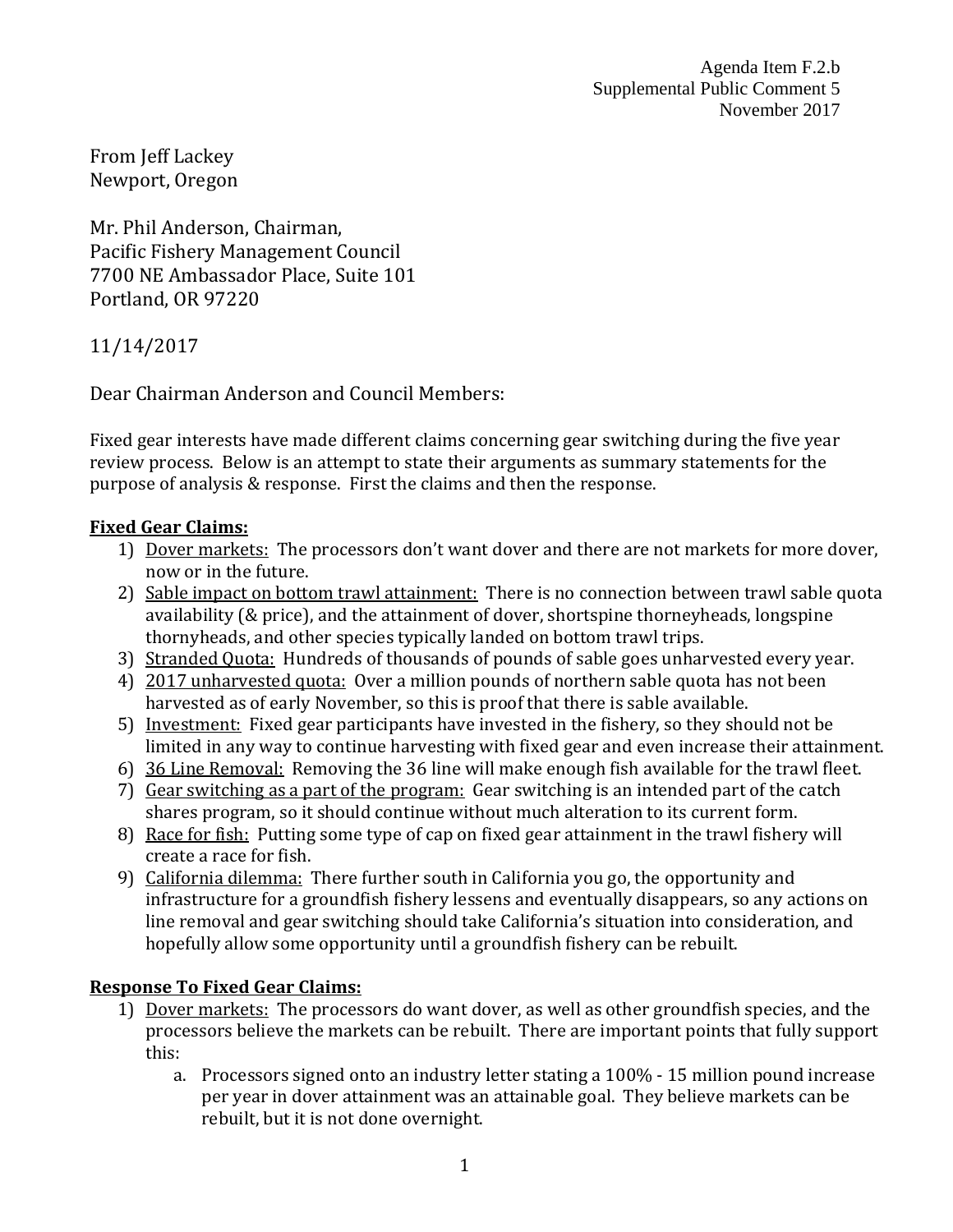- b. There have been larger markets for dover and other groundfish species in the past. The bottom trawl fishery lost 12-17 million pounds per year in catch in certain bottom trawl dominant species (I-5 species: all ifq species minus hake, yellowtail, widow, sable, & petrale) with the introduction of catch shares, so rebuilding markets to at least pre-catch shares level is a reasonable and logical goal.
- c. I-5 species catch isolates & quantifies the health of the bottom trawl fishery and the impact of sable
	- i. 2009 I-5 catch: 44 million lbs
	- ii. 2016 I-5 catch: 27 million lbs
- 2) Sable impact on bottom trawl attainment: Availability and price of sable quota absolutely impacts attainment of bottom trawl dominant species. Below are some important points:
	- a. Sable quota availability at a reasonable price affects bottom trawl attainment because sable allows:
		- i. Groundfish catch with sable as an incidental catch species
		- ii. Efficiency of targeting strategies that affects profitability
		- iii. An increased value of a groundfish trip to make bottom trawling financially feasible and worthwhile for both the trawl vessel and the processor
	- b. It is just logical that more sable to trawlers equals more of all other species. Just stand at the dock and watch a fixed gear vessel offload and then a bottom trawl vessel offload.
	- c. The five year review document states "The utilization of sablefish by the fixed gear fishery has contributed to the decrease in attainment of Dover sole and thornyheads by vessels fishing with trawl gear." A range of 3 to 9.5 million pounds per year in lost dover catch is estimated by the five year review document; however, the 9.5 million is more likely since the current bottom trawl ratio of 5:1 for dover: sable is used for that high end estimate.
- 3) Stranded Quota: Much has been made of the 388,075 sable-north QP unharvested in 2016, but a full analysis of the numbers and an understanding of the individual incentives inherit in the program lead to a different conclusion that one might otherwise have.
	- a. 310,893 QP of the 388,075 were carried over into 2017. Because sable is in demand, individuals keep a certain amount of it on hand if possible, and then what they don't use, they intentionally carry it over to the next year. The 77,182 QP from 2016 that were stranded represent 1.5% of the 5,315,874 sable-north allocation. The 1.5% stranded quota does not show that there is sufficient quota for trawlers; all it does show is that some people could plan ahead differently in the future to prevent stranding their quota, and I suspect as this program continues along, they will do so. The stranded sable-north quota in 2015 was 1.0%.
	- b. To understand the math, think of things this way: If a species has an annual allocation of 5,000,000 lbs, and 500,000 lbs is carried over annually, and 5,000,000 lbs are caught annually, then there is no stranded quota and no reduction in catch. It would only be in the first year of carryover that there would be lost catch. The remaining years would just represent individuals executing their fisheries as they see fit in using the carryover rule.
- 4) 2017 unharvested quota: Much has been made of the more than one million pounds of sable north quota not yet harvested as of mid October to early November, but a full analysis of the numbers and an understanding of the context leads to a different conclusion that one might otherwise have.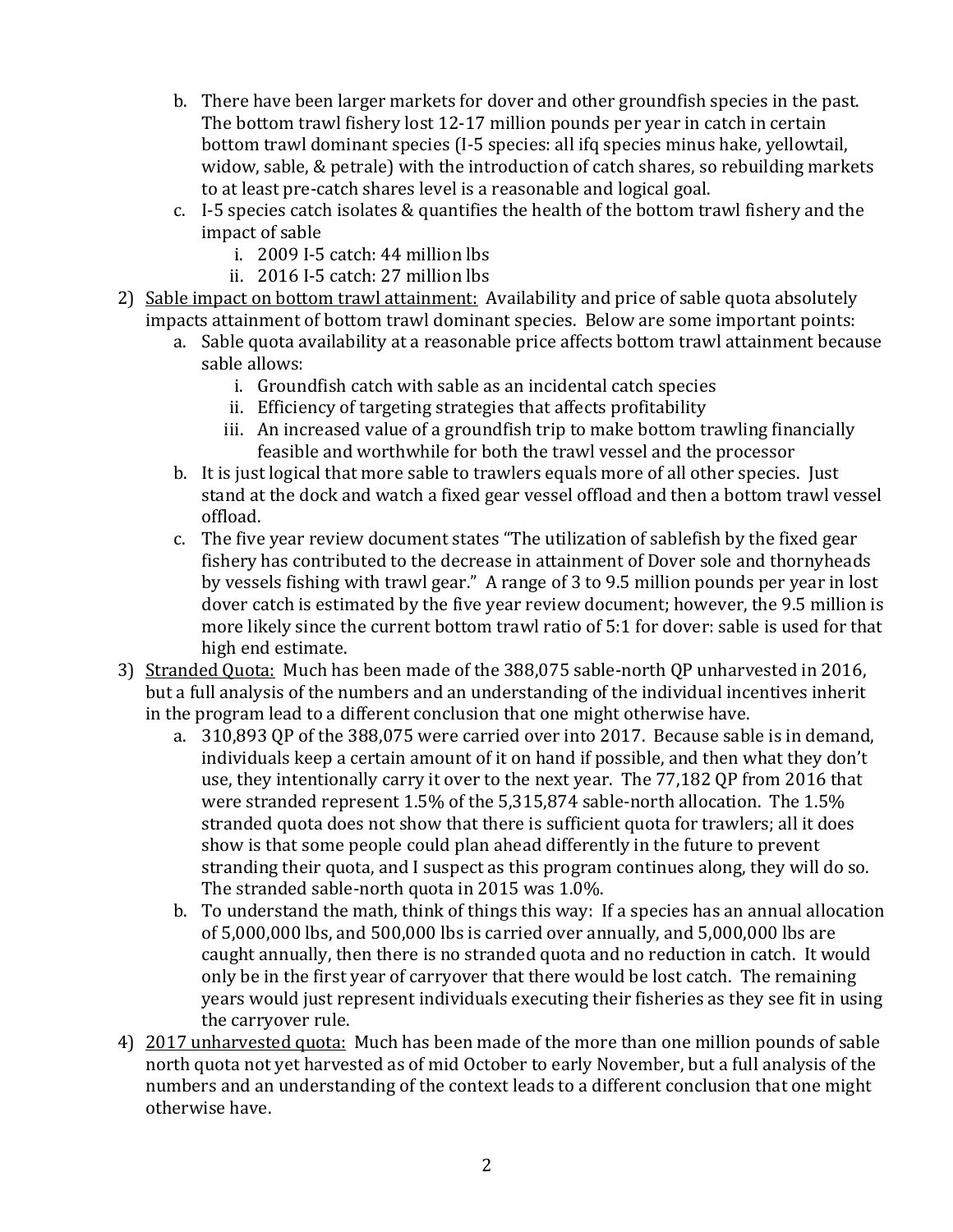- a. 2017 actually is running about 350,000-450,000 lbs of less available sablefish quota compared to the same time in 2016. Since 2016 saw only 1.5% of sable-north quota stranded, and had 350,000-450,000 more lbs available, then one would expect less than 1.5% stranded quota for 2017.
- b. Vessels holding onto sable quota until late in the year is common; There is strong sablefish fishing effort at the end of the year for a few reasons:
	- i. Some bottom trawl vessels participate in the shrimp or hake fisheries before switching over to bottom trawl the last couple months of the year.
	- ii. Hake vessels hold onto sable quota for incidental catch until the hake season is done, usually in early November, and then the quota is utilized at the end of the year. There was over 200,000 lbs of sable catch in the shoreside whiting fishery in 2017, so hake vessels keep sablefish quota.
	- iii. Some fixed gear vessels fish later in the year. One fixed gear boat had over 100,000 unused QP of sable-north in its vessel account at the end of October this year.
- c. As stated previously, some individuals hold onto sable QP for carryover into the next year as an intentional business / fishing strategy.
- 5) Investment: Fixed gear vessels have made investments, but trawl vessels and processors have also made investments with the full intention of getting the most from the trawl fishery, particularly with the expectation that was given trawlers and processors that target species attainment would increase with catch shares; yet bottom trawl target species attainment has significantly declined.
- 6) 36 Line Removal: Some important point can be made about potential line removal:
	- a. Removing the line without a significant cap on fixed gear attainment would increase fixed gear attainment, exacerbate the problem, and further decrease the future capacity of the bottom trawl fishery.
	- b. The average annual sable trawl harvest in the four years prior to catch shares was 2,745 mt/year. In the four years after catch shares it was 1,470 mt/year. Even if the north-south sable line were removed and 15-25% more sable was added to the trawl harvest, it would not get the trawl sector close to pre catch shares levels.
	- c. It has been suggested that the 36 line removal could provide enough fish to solve any perceived problems; however, all of the coast-wide 7+ million pounds of trawl sable allocation could be used by the trawl fishery to allow for catch of other groundfish species. A 15 million pound increase a year in dover catch at the current 5:1 ratio would require 3 million pounds extra sable; throw in an increase in longspine thorneyhead targeting and accounting for high sable catch years in the hake fishery (like 2017), and all of the 7+ million pounds of trawl sable allocation is accounted for. Therefore, every pound of trawl sable ifq moved to fixed gear sector represents forgone future capacity and compromising the program's ability to provide for the fullest utilization possible.
- 7) Gear switching as a part of the program: It has been pointed out that gear switching is a part of the catch shares program; this is true, but so is the five year review. As stated in the program EIS, the directive was to "design a responsive mechanism for program review, evaluation, and modification." If that is the case, then modification is certainly needed for the bottom trawl sector when looking at program goals and objectives like "provides for full utilization of the trawl sector allocation" and "promote measurable economic and